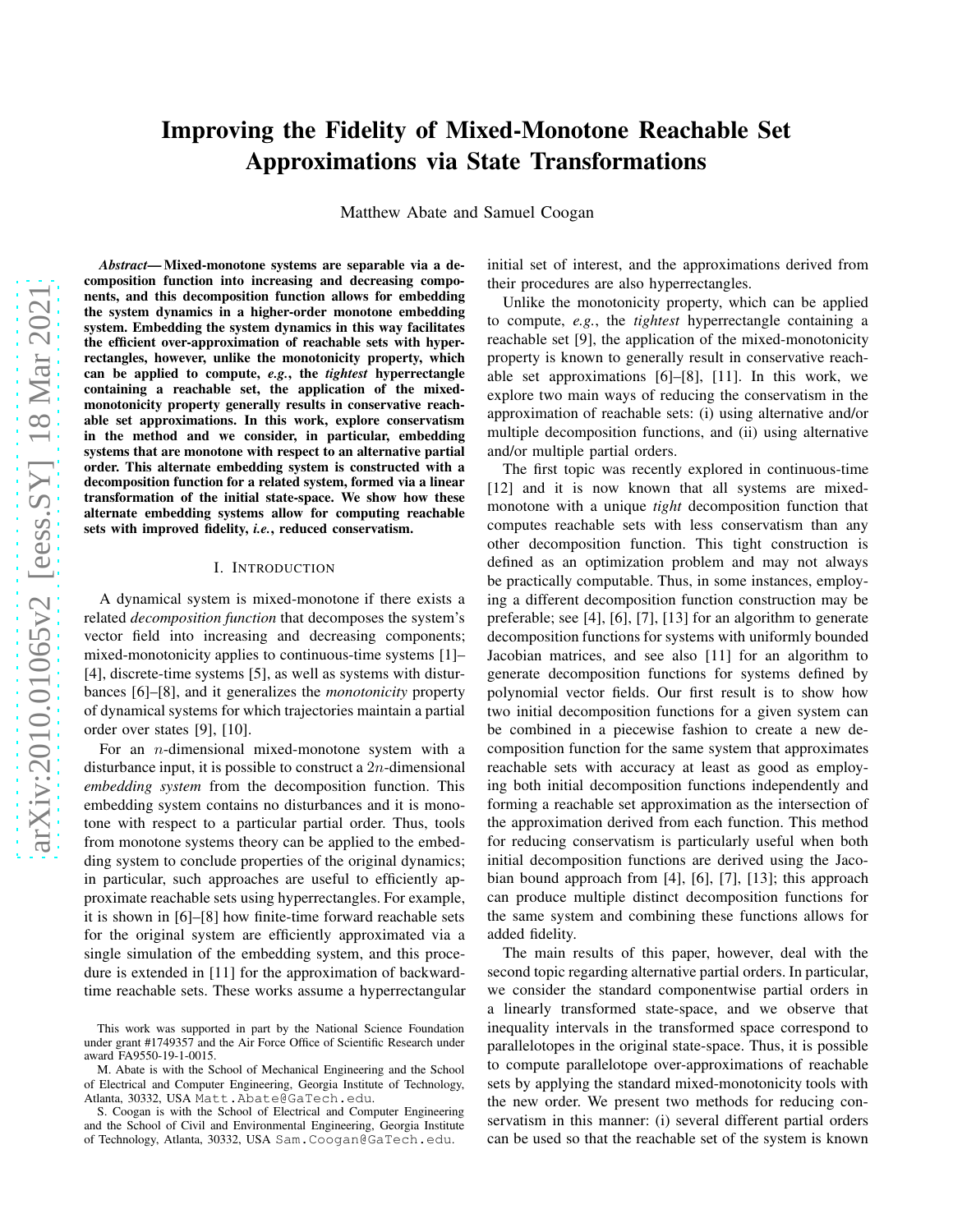to lie in the intersection of the approximation derived from each partial order, (ii) in certain cases, a linear transformation can be found to transform the system to a monotone system. Moreover, as a tight decomposition function is known to exist for any given transformed system, there exists an analogous notion of tightness with respect to any given parallelotope shape.

The results and tools created in this work are demonstrated through three examples and a case study<sup>[1](#page-1-0)</sup>.

## II. NOTATION

Let  $(x, y)$  denote the vector concatenation of  $x, y \in \mathbb{R}^n$ , *i.e.*,  $(x, y) := [x^T y^T]^T \in \mathbb{R}^{2n}$ , and let  $\preceq$  denote the componentwise vector order, *i.e.*,  $x \leq y$  if and only if  $x_i \leq y_i$ for all  $i \in \{1, \dots, n\}$  where vector components are indexed via subscript. We say that  $x, y \in \mathbb{R}^n$  are ordered when either  $x \preceq y$  or  $y \preceq x$ .

Given  $x, y \in \mathbb{R}^n$  with  $x \preceq y$ ,

$$
[x, y] := \{ z \in \mathbb{R}^n \mid x \preceq z \text{ and } z \preceq y \}
$$

denotes the hyperrectangle defined by the endpoints  $x$  and  $y$ , and given a nonsingular transformation matrix  $T \in \mathbb{R}^{n \times n}$ ,

$$
[x, y]_T := \left\{ z \in \mathbb{R}^n \mid T^{-1}z \in [x, y] \right\}
$$

denotes the parallelotope defined by the endpoints  $x$  and  $y$ and shape matrix T. Given  $a = (x, y) \in \mathbb{R}^{2n}$  with  $x \preceq y$ , we denote by  $\llbracket a \rrbracket$  the hyperrectangle formed by the first and last *n* components of *a*, *i.e.*,  $\llbracket a \rrbracket := [x, y]$ , and likewise  $[\![a]\!]_T := [x, y]_T.$ 

Let  $\preceq_{\text{SE}}$  denote the *southeast order* on  $\overline{\mathbb{R}}^{2n}$  defined by

$$
(x, x') \preceq_{\rm SE} (y, y') \Leftrightarrow x \preceq y \text{ and } y' \preceq x'
$$

where x, y, x',  $y' \in \overline{\mathbb{R}}^n$ . In the case that  $x \preceq x'$  and  $y \preceq y'$ , observe that

$$
(x, x') \preceq_{\rm SE} (y, y') \Leftrightarrow [y, y'] \subseteq [x, x']. \qquad (1)
$$

#### III. PRELIMINARIES

We consider a dynamical system with disturbances

<span id="page-1-1"></span>
$$
\dot{x} = F(x, w) \tag{2}
$$

with state  $x \in \mathcal{X} \subseteq \mathbb{R}^n$  and disturbance input  $w \in \mathcal{W} \subset \mathbb{R}^m$ , where  $W = [\underline{w}, \overline{w}]$  for some  $\underline{w} \preceq \overline{w}$ .

Let  $\Phi(t; x, \mathbf{w}) \in \mathcal{X}$  denote the unique state of [\(2\)](#page-1-1) reached at time  $t$  when starting from state  $x$  at time 0 and evolving subject to the piecewise continuous signal  $\mathbf{w} : [0, t] \to \mathcal{W}$ . We allow for finite-time escape so that  $\Phi(t; x, \mathbf{w})$  need not exist for all t, however,  $\Phi(t; x, \mathbf{w})$  is understood to exist only when  $\Phi(\tau; x, \mathbf{w}) \in \mathcal{X}$  for all  $\tau \in [0, t]$ , and statements involving  $\Phi(t; x, \mathbf{w})$  are understood to apply only when  $\Phi(t; x, \mathbf{w})$  exists. For given  $\mathcal{X}_0 \subseteq \mathcal{X}$  and  $t \geq 0$ , we denote by  $R(t; \mathcal{X}_0)$  the time-t forward reachable set of [\(2\)](#page-1-1) from  $\mathcal{X}_0$ , that is,

<span id="page-1-6"></span>
$$
R(t; \mathcal{X}_0) = \{ \Phi(t; x, \mathbf{w}) \in \mathcal{X} \mid x \in \mathcal{X}_0, \mathbf{w} : [0, t] \to \mathcal{W} \}. \tag{3}
$$

We begin by recalling fundamental results in mixedmonotone systems theory.

<span id="page-1-5"></span>Definition 1 (Mixed-Monotonicity). Given a locally Lipschitz continuous function  $d: \mathcal{X} \times \mathcal{W} \times \mathcal{X} \times \mathcal{W} \to \mathbb{R}^n$ , the system [\(2\)](#page-1-1) is *mixed-monotone with respect to* d if

- 1) For all  $x \in \mathcal{X}$  and all  $w \in \mathcal{W}$ ,  $d(x, w, x, w) =$  $F(x, w)$  holds.
- 2) For all  $i, j \in \{1, \dots, n\}$ , with  $i \neq j$ ,<br>  $\frac{\partial d_i}{\partial x_j}(x, w, \hat{x}, \hat{w}) \geq 0$  holds for all ordered  $(x, w), (\hat{x}, \hat{w}) \in \mathcal{X} \times \mathcal{W}$  such that  $\frac{\partial d}{\partial x}$  exists.
- 3) For all  $i, j \in \{1, \dots, n\}$ ,  $\frac{\partial d_i}{\partial \widehat{x}_j}(x, w, \widehat{x}, \widehat{w}) \le 0$  holds for all ordered  $(x, w)$ ,  $(\widehat{x}, \widehat{w}) \in \mathcal{X} \times \mathcal{W}$  such that  $\frac{\partial d}{\partial \widehat{x}}$ exists.
- 4) For all  $i \in \{1, \dots, n\}$  and all  $j \in \{1, \dots, m\}$ ,  $\frac{\partial d_i}{\partial w_j}(x, w, \hat{x}, \hat{w}) \geq 0 \geq \frac{\partial d_i}{\partial \hat{w}_j}(x, w, \hat{x}, \hat{w})$  holds for all ordered  $(x, w)$ ,  $(\hat{x}, \hat{w}) \in \mathcal{X} \times \mathcal{W}$  such that  $\frac{\partial d}{\partial w}$  and  $\frac{\partial d}{\partial \widehat{w}}$  $\overline{\phantom{a}}$  exist.

When  $(2)$  is mixed-monotone with respect to d, d is said to be a decomposition function for  $(2)$ . Given d, the system

<span id="page-1-2"></span>
$$
\begin{bmatrix} \dot{x} \\ \dot{\hat{x}} \end{bmatrix} = E(x, \, \widehat{x}) = \begin{bmatrix} d(x, \, \underline{w}, \, \widehat{x}, \, \overline{w}) \\ d(\widehat{x}, \, \overline{w}, \, x, \, \underline{w}) \end{bmatrix} \tag{4}
$$

is the *embedding system relative to* d, and E is the *embedding function relative to d.* We let  $\Phi^E(t; a)$  denote the unique state of [\(4\)](#page-1-2) reached at time  $t \geq 0$  when beginning from state  $a \in \mathcal{X} \times \mathcal{X}$  at time 0.

We show in the following Proposition how approximations of reachable sets for [\(2\)](#page-1-1) are efficiently computed via a single simulation of the embedding system [\(4\)](#page-1-2).

<span id="page-1-3"></span>Proposition 1. *Let* [\(2\)](#page-1-1) *be mixed-monotone with respect to d, and let*  $\mathcal{X}_0 = [\underline{x}, \overline{x}]$  *for some*  $\underline{x}, \overline{x} \in \mathcal{X}$  *with*  $\underline{x} \preceq \overline{x}$ *. Then*  $R(t; \mathcal{X}_0) \subseteq [\![\Phi^E(t; (\underline{x}, \overline{x}))]\!]$ .

The proof of Proposition [1](#page-1-3) appears in [6, Appendix B1] and in an extended version of [11].

The application of Proposition [1](#page-1-3) is known to provide conservative estimates of reachable sets, and it is natural to wonder whether fidelity can be improved. In the following section, we discuss the three main ways that conservatism enters the approach, and in the later sections we study methods for reducing this approximation conservatism.

The mixed-monotonicity property generalises the monotonicity of dynamical systems, for which trajectories maintain a partial order over states.

<span id="page-1-4"></span>Definition 2. The system [\(2\)](#page-1-1) is a *monotone* dynamical system if

1) For all  $i, j \in \{1, \dots, n\}$ , with  $i \neq j$ ,  $\frac{\partial F_i}{\partial j}$  $\frac{\partial^2 u}{\partial x_j}(x, w) \geq 0$ holds for all  $x \in \mathcal{X}$  and all  $w \in \mathcal{W}$ .

<span id="page-1-0"></span><sup>&</sup>lt;sup>1</sup>The code that accompanies these examples and generates the figures in this work is publicly available through the GeorgiaTech FactsLab GitHub: [https://github.com/gtfactslab/Abate\\_ACC2021\\_2](https://github.com/gtfactslab/Abate_ACC2021_2).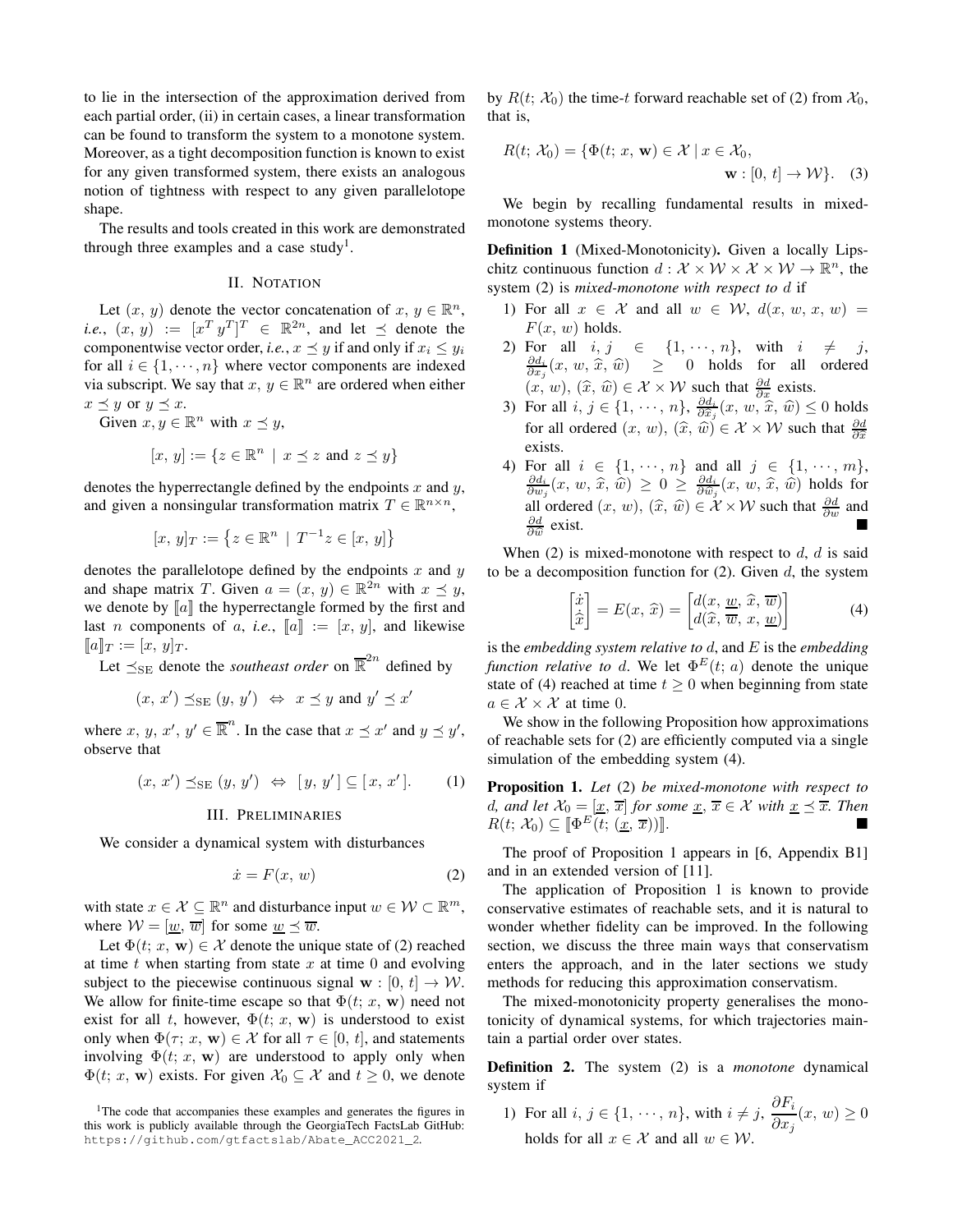2) For all  $i \in \{1, \dots, n\}$  and all  $j \in \{1, \dots, m\}$ ,  $\partial F_i$  $\frac{\partial^2 u}{\partial w_j}(x, w) \geq 0$  holds for all  $x \in \mathcal{X}$  and all  $w \in$  $W.$ 

When [\(2\)](#page-1-1) is monotone, (2) is mixed-monotone with respect to  $d(x, w, \hat{x}, \hat{w}) = F(x, w)$ , and this decomposition function yields the tightest hyperrectangle containing  $R(t; X_0)$ when used with Proposition [1;](#page-1-3) that is,  $[\Phi^E(t; (\underline{x}, \overline{x}))]$  contains  $R(t; [\underline{x}, \overline{x}])$  and no proper hyperrectangular subset of  $[\Phi^E(t; (\underline{x}, \overline{x}))]$  contains  $R(t; [\underline{x}, \overline{x}]).$ 

# IV. DISCUSSION ON CONSERVATISM IN THE METHOD

As discussed previously, the application of Proposition [1](#page-1-3) is known to generally result in conservative reachable set approximations, and conservatism enters the method in three main ways: (a) when a *non-tight* decomposition function is employed, (b) when the decomposition function  $d$  varies quickly from the vector field  $F$ , and (c) when the initial set  $\mathcal{X}_0$  is poorly approximated by a hyperrectangle.

Generally, a mixed-monotone system, as in [\(2\)](#page-1-1), will be mixed-monotone with respect to many decomposition functions, although certain decomposition functions will provide tighter approximations of reachable sets than others when used with Proposition [1.](#page-1-3) Thus, given a mixed-monotone system, and perhaps several decomposition functions for that system, it is natural to wonder which decomposition function is preferable in application. We use the term *type- (a) conservatism* to denote the approximation conservatism added when a poor decomposition function is employed with Proposition [1.](#page-1-3) Type-(a) conservatism was recently explored in [12] and we provide additional analysis in Section [V.](#page-2-0) In particular, we recall that every mixed-monotone system induces a unique *tight decomposition function* that provides a tighter approximation of reachable sets than any other decomposition function for [\(2\)](#page-1-1) when used with Proposition [1.](#page-1-3) This decomposition function is defined as an optimization problem and thus may not always be practically computable. To that end, we show additionally how several, perhaps non-tight, decomposition functions for [\(2\)](#page-1-1) can be combined to form a new decomposition function for [\(2\)](#page-1-1) that, when used with Proposition [1,](#page-1-3) provides tighter approximations of reachable sets than are attainable by employing each initial decomposition function separately with Proposition [1](#page-1-3) and then forming a reachable set approximation as the intersection of the approximations derived from each.

Even when a tight decomposition function is used with Proposition [1,](#page-1-3) the derived reachable set approximation may still be overly conservative. Specifically, employing a tight decomposition function does not guarantee that no proper hyperrectangular subset of  $\left[\Phi^{E}(t; (\underline{x}, \overline{x}))\right]$  contains  $R(t; [\underline{x}, \overline{x}])$ , in contrast to the case when the dynamics are monotone. This form of conservatism occurs when the decomposition function  $d$  varies quickly from the vector field  $F$ , and we hereafter refer to this form of conservatism as *type-(b) conservatism*. In Section [VII,](#page-5-0) we address type- (b) conservatism, and we show how it is mitigated by considering alternate partial orders on  $\mathcal{X}$ ; that is, we show

that [\(2\)](#page-1-1) may be monotone with respect to a different partial order than that considered in Definition [2](#page-1-4) and, in this case, a parallelotope approximation of  $R(t; X_0)$  can be derived such that no proper parallelotope subset of this approximation contains  $R(t; \mathcal{X}_0)$ .

Lastly, conservatism can enter the method when  $\mathcal{X}_0$  is poorly approximated by a hyperrectangle. While the hypothesis of Proposition [1](#page-1-3) assumes a hyperrectangular set of interest  $X<sub>0</sub>$ , the basic procedure holds for different set geometries by over-approximating the initial set with a hyperrectangle; in particular, if  $\mathcal{X}_0 \subset [\underline{x}, \overline{x}]$  for some  $\underline{x} \preceq \overline{x}$ , then  $R(t; \mathcal{X}_0) \subseteq$  $[\![\Phi^E(t; (\underline{x}, \overline{x}))]\!]$ . However, if  $[\underline{x}, \overline{x}]$  poorly approximates  $\mathcal{X}_0$ , then  $[\![\Phi^E(t; (\underline{x}, \overline{x}))]\!]$  will poorly approximate  $R(t; \mathcal{X}_0)$ , and this approximation conservatism is refereed to as *type-(c) conservatism*. In Sections [VII](#page-5-0) and [VIII,](#page-6-0) we show how alternative partial orders on  $X$ , as in those discussed previously, allow for ways of reducing type-(c) conservatism.

It is important to note that reachable set approximations derived from Proposition [1](#page-1-3) may be conservative, even when types-(a), (b) and (c) conservatism are absent. That is, even when a tight decomposition function is used, the system [\(2\)](#page-1-1) is monotone, and  $\mathcal{X}_0$  is hyperrectangular, one will generally find that  $R(t; \mathcal{X}_0) \neq [\![\Phi^E(t; (\underline{x}, \overline{x}))]\!]$ . This approximation conservatism, referred to hereafter as *type-(d) conservatism*, is inherent in Proposition [1](#page-1-3) and cannot be mitigated using the theory discussed thus far. We address type-(d) conservatism in Section [VII;](#page-5-0) we observe, in particular, that  $R(t; X_0)$  is constrained to the intersection of several independent approximations derived from related systems to [\(4\)](#page-1-2), and we show through example how forming reachable set approximations in this way mitigates type-(d) conservatism.

We summarise the proceeding discussion in the following remark.

Remark 1. Four main forms of conservatism arise in the application of Proposition [1:](#page-1-3)

- (a) Type-(a) conservatism occurs when a non-tight decomposition function is used.
- (b) Type-(b) conservatism occurs when the decomposition function  $d$  varies quickly from the vector field  $F$ .
- (c) Type-(c) conservatism occurs when the initial set  $\mathcal{X}_0$  is poorly approximated by a hyperrectangle.
- (d) Type-(d) conservatism is inherent to Proposition [1,](#page-1-3) and cannot be mitigated using the theory discussed thus far.

Depending on the structure of one's specific system, decomposition function, and initial set, these forms of conservatism can each occur independently of one another. In the following Sections we study each form of conservatism, and show how approximations of reachable sets for nonlinear systems can be improved using the theory of mixed-monotonicity.

## <span id="page-2-0"></span>V. REDUCING CONSERVATISM VIA DECOMPOSITION FUNCTION ANALYSIS

Addressing type-(a) conservatism caused by a poor choice of decomposition function for [\(2\)](#page-1-1) requires constructing an alternative decomposition function for the same system. This issue was recently explored in [12] where it is shown that all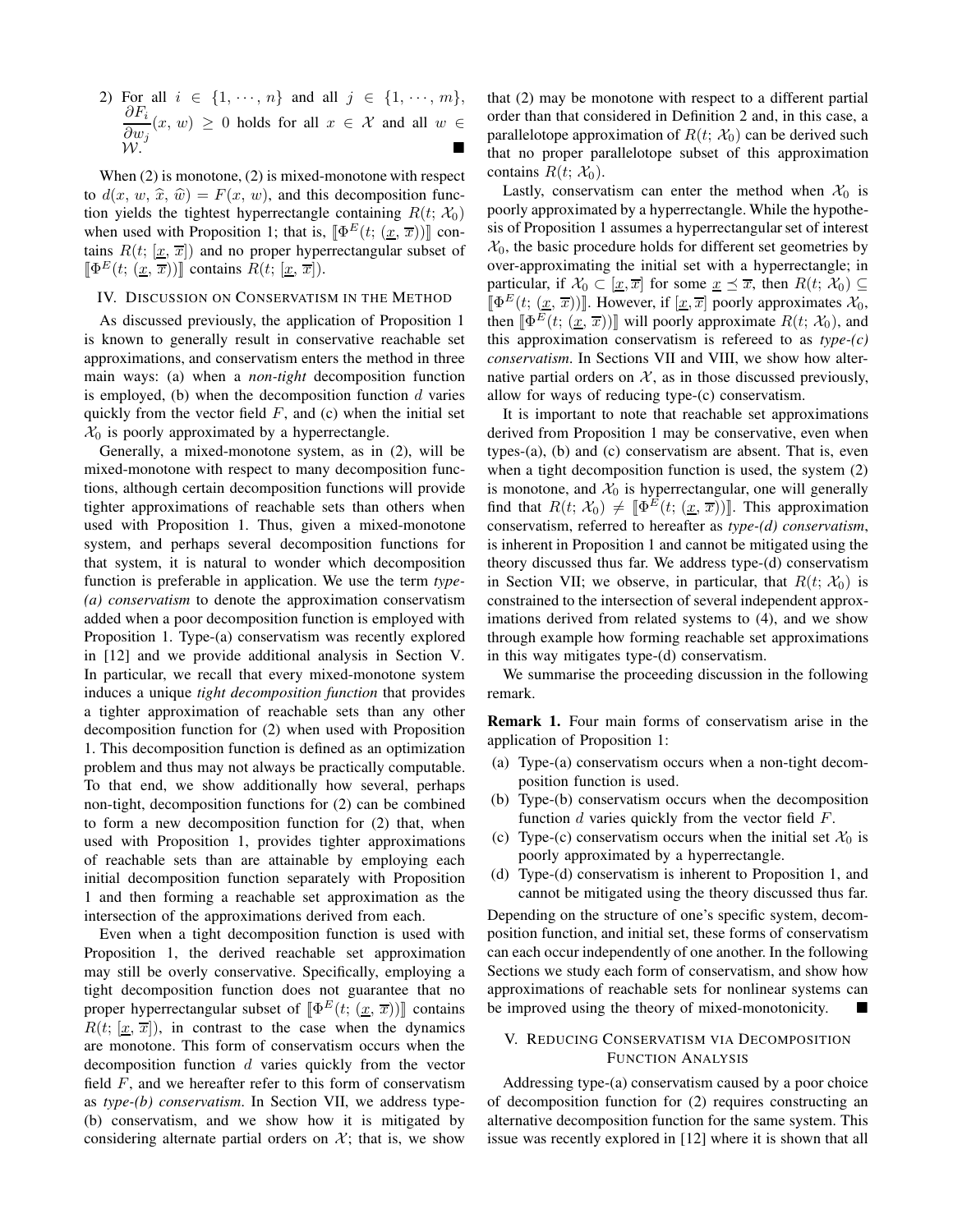systems of the form [\(2\)](#page-1-1) are mixed-monotone with respect to a decomposition function  $d$  defined element-wise by

$$
d_i(x, w, \widehat{x}, \widehat{w}) = \n\begin{cases} \n\min_{\substack{y \in [x, \widehat{x}] \\ y_i = x_i \\ z \in [w, \widehat{w}] \\ \operatorname{max}_{y_i = x_i \\ y_i = x_i \\ z \in [\widehat{w}, w]}} F_i(y, z) & \text{if } (\widehat{x}, \widehat{w}) \preceq (x, w). \n\end{cases} \tag{5}
$$

We refer to  $d$  constructed in  $(5)$  as the tight decomposition function for  $(2)$  and, importantly, d provides a tighter approximation of reachable sets than any other decomposition function for [\(2\)](#page-1-1) when used with Propositions [1](#page-1-3) [12]. Thus, applying Proposition [1](#page-1-3) with [\(5\)](#page-3-0) ensures that the procedure does not suffer from type-(a) conservatism. See also [14] for a discrete time analogue of [\(5\)](#page-3-0).

The paper [12] shows how, in certain instances, a tight decomposition function for [\(2\)](#page-1-1) is attainable in closed form. However, generally, the application of [\(5\)](#page-3-0) is prevented by its construction as an optimization problem. For this reason, computing alternative decomposition functions for [\(2\)](#page-1-1) via other means can be useful; see [4], [6], [7], [13] for an algorithm to generate decomposition functions for systems with uniformly bounded Jacobian matrices, and see also [11] for an algorithm to generate decomposition functions for systems defined by polynomial vector fields. These algorithms, however, have no tightness guarantees when [\(2\)](#page-1-1) is not monotone.

Our first result is to show how two initial, perhaps nontight, decomposition functions for a given system can be combined in a piecewise fashion to create a new decomposition function for the same system that approximates reachable sets with greater accuracy than either of its components.

<span id="page-3-3"></span>Proposition 2. *Let* [\(2\)](#page-1-1) *be mixed-monotone with respect to both* d <sup>1</sup> *and* d 2 *. Then* [\(2\)](#page-1-1) *is mixed-monotone with respect to* d *defined element-wise by*

$$
d_i(x, w, \widehat{x}, \widehat{w}) =
$$
  

$$
\begin{cases} \max\{d_i^1(x, w, \widehat{x}, \widehat{w}), d_i^2(x, w, \widehat{x}, \widehat{w})\} \\ \text{if } (x, w) \leq (\widehat{x}, \widehat{w}), \\ \min\{d_i^1(x, w, \widehat{x}, \widehat{w}), d_i^2(x, w, \widehat{x}, \widehat{w})\} \\ \text{if } (\widehat{x}, \widehat{w}) \leq (x, w). \end{cases}
$$
(6)

*Moreover, denoting by*  $E, E<sup>1</sup>, E<sup>2</sup>$  *the embedding functions relative to*  $d, d^1, d^2$ *, respectively, we have that* 

<span id="page-3-2"></span>
$$
\[\Phi^E(t; (\underline{x}, \overline{x}))\] \subseteq \[\Phi^{E^1}(t; (\underline{x}, \overline{x}))\] \cap \[\Phi^{E^2}(t; (\underline{x}, \overline{x}))\] \tag{7}
$$
\nfor all  $t \geq 0$  and all  $\underline{x} \leq \overline{x}$ .

*Proof.* We first show that d from [\(6\)](#page-3-1) is a decomposition function for [\(2\)](#page-1-1). Since  $d^1$  and  $d^2$  are decomposition functions for [\(2\)](#page-1-1),  $d_i^1(x, w, x, w) = d_i^2(x, w, x, w) = F_i(x, w)$  for all  $i \in \{1, \dots, n\}$ , all  $x \in \mathcal{X}$ , and all  $w \in \mathcal{W}$ , and therefore d satisfies the first condition in Definition [1.](#page-1-5) Note also that  $d<sup>1</sup>$ and  $d^2$  are both increasing in their first two arguments and

decreasing in their second two arguments; thus  $d$  satisfies the conditions 2, 3 and 4 from Definition [1.](#page-1-5) Therefore, the system  $(2)$  is mixed-monotone with respect to d.

We show that [\(7\)](#page-3-2) holds, by showing that  $[\Phi^E(t; (\underline{x}, \overline{x}))] \subseteq [\Phi^{\hat{E}^1}(t; (\underline{x}, \overline{x}))]$  for all  $t \geq 0$ , and  $\left[\Phi^E(t; (\underline{x}, \overline{x}))\right] \subseteq \left[\Phi^E^2(t; (\underline{x}, \overline{x}))\right]$  follows from a reflexive argument. The construction [\(6\)](#page-3-1) implies

$$
d(x, w, \hat{x}, \hat{w}) \succeq d^{1}(x, w, \hat{x}, \hat{w})
$$
 (8)

<span id="page-3-0"></span>when  $(x, w) \prec (\hat{x}, \hat{w})$ , and

$$
d(x, w, \hat{x}, \hat{w}) \preceq d^{1}(x, w, \hat{x}, \hat{w})
$$
\n(9)

when  $(\widehat{x}, \widehat{w}) \preceq (x, w)$ . Thus, for all  $\underline{x} \preceq \overline{x}$ ,

$$
E^1(\underline{x}, \overline{x}) \preceq_{\rm SE} E(\underline{x}, \overline{x}), \tag{10}
$$

and therefore

$$
\Phi^{E^1}(t; (\underline{x}, \overline{x})) \preceq_{\rm SE} \Phi^E(t; (\underline{x}, \overline{x})) \tag{11}
$$

holds for all  $t \geq 0$ . For any embedding function, as in  $E^1$ , E, the space  $\{(x, \hat{x}) \in \mathbb{R}^n \times R^n | x \leq \hat{x}\}\$ is forward invariant for [\(4\)](#page-1-2) [11], and therefore we have  $[\Phi^E(t; (\underline{x}, \overline{x}))] \subseteq$  $[\Phi^{E^1}(t; (\underline{x}, \overline{x}))]$ . Therefore,  $E^1$ ,  $E^2$ ,  $E$  satisfy [\(7\)](#page-3-2). This completes the proof. П

Proposition [2](#page-3-3) shows how multiple decomposition functions for [\(2\)](#page-1-1) are combined to construct a new decomposition function for  $(2)$ ; this new decomposition function, when used with Proposition [1,](#page-1-3) provides tighter approximations of reachable sets than are attainable by, in particular, employing both initial decomposition functions and forming a reachable set approximation as the intersection of the approximation derived from each function. Thus, employing  $d$  from [\(6\)](#page-3-1) reduces type-(a) conservatism in the method. Note that when either  $d^1$  or  $d^2$  is a tight decomposition function for [\(2\)](#page-1-1),  $d$  from [\(6\)](#page-3-1) will always resolve to the tight decomposition function [\(5\)](#page-3-0). Thus the application of Proposition [2](#page-3-3) is beneficial only when non-tight decomposition functions for [\(2\)](#page-1-1) are known, and this fact is intuitive as only non-tight decomposition functions are subject to type-(a) conservatism. Moreover, this method for reducing conservatism is particularly useful, when, say,  $d^1$  and  $d^2$  are both derived using the Jacobian bound approach appearing in [6], [11]; applying this approach can produce multiple distinct decomposition functions for the same system and these decomposition functions can be combined using Proposition [2](#page-3-3) to allow for added fidelity.

<span id="page-3-1"></span>While employing  $d$  from [\(6\)](#page-3-1) reduces type-(a) conservatism in the method, this approach is still susceptible to types-(b), (c) and (d) conservatism. In Section [VII,](#page-5-0) we take a different approach, and show how types-(b), (c) and (d) conservatism can be reduced when multiple partial orders are considered on  $\mathcal{X}$ .

## <span id="page-3-4"></span>VI. APPLYING THE TOOLS OF MIXED-MONOTONICITY WITH ALTERNATE PARTIAL ORDERS

In this section, we show how the tools of mixedmonotonicity, which are traditionally employed with the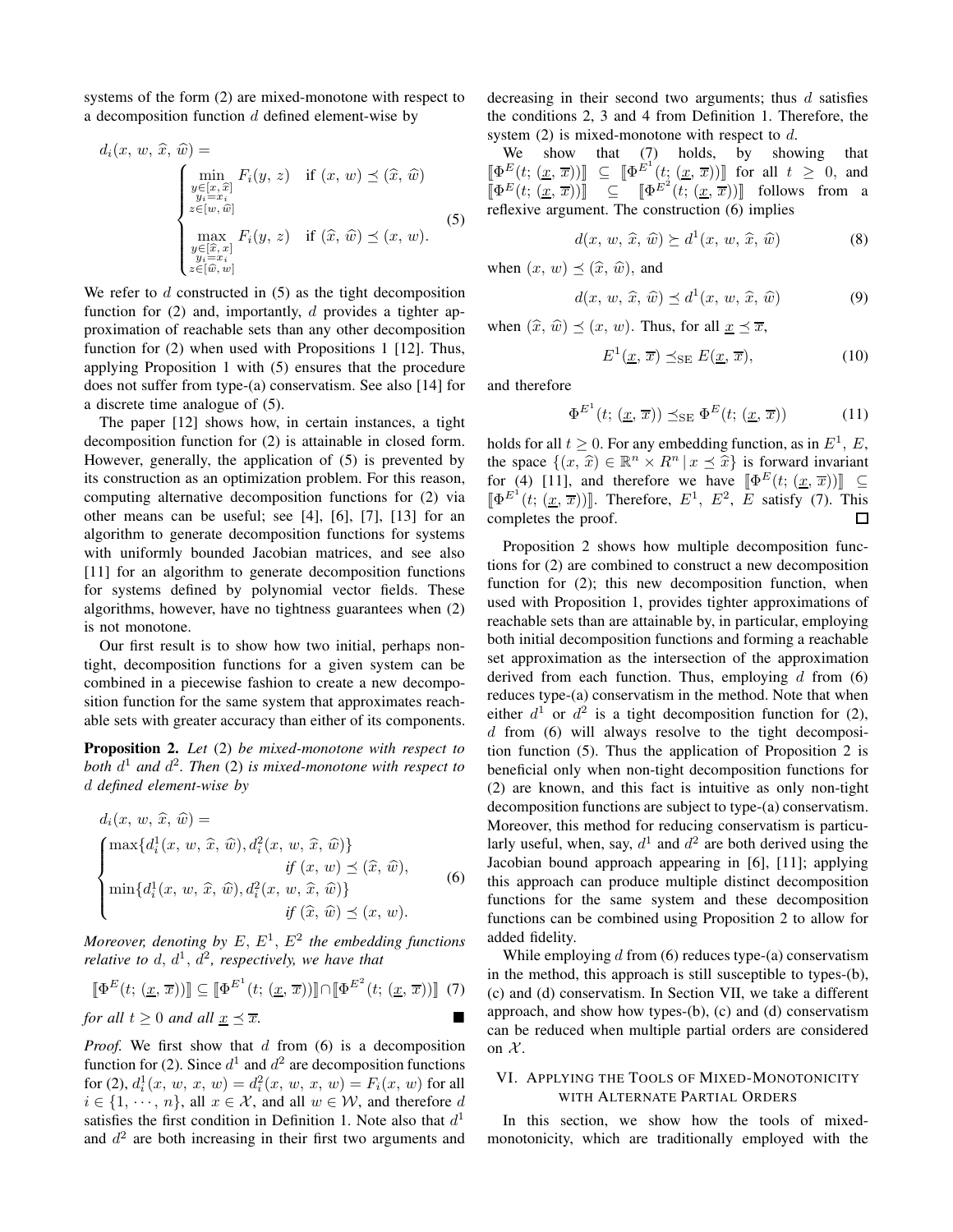standard order  $\preceq$ , extend to alternate partial orders in a similar way.

Consider the state transformation of [\(2\)](#page-1-1) formed by taking a linear transformation on the state-space

<span id="page-4-0"></span>
$$
y = T^{-1}x\tag{12}
$$

where  $x \in \mathcal{X}$  is the state of [\(2\)](#page-1-1) and where  $T \in \mathbb{R}^{n \times n}$  is a nonsingular transformation matrix. Under the transformation [\(12\)](#page-4-0), the transformed dynamics of  $y$  become

<span id="page-4-1"></span>
$$
\dot{y} = T^{-1}F(Ty, w) := F_T(y, w)
$$
\n(13)

with state  $y \in \mathcal{Y} = \{T^{-1}x \mid x \in \mathcal{X}\}\$ and disturbance input  $w \in \mathcal{W}$ . Further, the systems [\(2\)](#page-1-1) and [\(13\)](#page-4-1) are related in the following way: for all  $x \in \mathcal{X}$ , all  $t > 0$ and all piecewise continuous  $\mathbf{w} : [0, t] \rightarrow \mathcal{W}$ , we have  $\Phi(t; x, \mathbf{w}) = T \Psi(t; T^{-1}x, \mathbf{w})$ , where  $\Psi$  denotes the state transition function for [\(13\)](#page-4-1).

We show next how a decomposition function for  $(13)$ enables the approximation of forward reachable sets for [\(2\)](#page-1-1).

<span id="page-4-2"></span>**Theorem 1.** For some nonsingular  $T \in \mathbb{R}^{n \times n}$ , let [\(13\)](#page-4-1) be *mixed-monotone with respect to d and let*  $\mathcal{X}_0 = [y, \overline{y}]_T \subseteq$ *X* for some  $y \preceq \overline{y}$ . Then  $R(t; \mathcal{X}_0) \subseteq [\![\Phi^E(t; (\overline{y}, \overline{y}))]\!]_T$ , *where* R(t; X0) *denotes the reachable set of the original dynamics* [\(2\)](#page-1-1) *as defined in* [\(3\)](#page-1-6) *and* Φ <sup>E</sup> *denotes the flow of the embedding system constructed from* d *as defined in* [\(4\)](#page-1-2)*.*

*Proof.* Choose  $x \in \mathcal{X}_0$ , then  $T^{-1}x \in [y, \overline{y}]$ . For all w, Proposition [1](#page-1-3) implies that  $\Psi(t; y, \mathbf{w}) \in [\![\Phi^E(t; (y, \overline{y}))]\!]$ for all  $y \in [y, \overline{y}]$  and all  $t \geq 0$ , and therefore  $\Psi(t; T^{-1}x, \overline{\mathbf{w}}) \in [\Phi^E(t; (y, \overline{y}))]$  holds. Moreover,  $\Phi(t; x, \mathbf{w}) = T \Psi(t; T^{-1}x, \mathbf{w}) \in \overline{\mathbb{R}} \Phi^E(t; (y, \overline{y})) \mathbb{I}_T.$ 

Theorem [1](#page-4-2) extends the applicability Proposition [1](#page-1-3) to the case of parallelotope initial sets  $\mathcal{X}_0$ , and the approximations derived from the application of Theorem [1](#page-4-2) will also be parallelotopes. As such, the results of Theorem [1](#page-4-2) subsume those of Proposition [1](#page-1-3) as a special case by taking  $T = I_n$ where  $I_n$  is the  $n \times n$  identity matrix. We demonstrate the application of Theorem [1](#page-4-2) in the following example.

<span id="page-4-4"></span>Example 1. Consider the system

<span id="page-4-5"></span>
$$
\begin{bmatrix} \dot{x}_1 \\ \dot{x}_2 \end{bmatrix} = F(x, w) = \begin{bmatrix} x_1 x_2 + w \\ x_1 + 1 \end{bmatrix}
$$
 (14)

with state-space  $\mathcal{X} = \mathbb{R}^2$  and disturbance-space  $\mathcal{W} =$  $[0, 1/4]$ . We assume a parallelotope set of initial conditions  $\mathcal{X}_0 = [y, \overline{y}]_T$  for

<span id="page-4-6"></span>
$$
\underline{y} = \begin{bmatrix} 0 \\ -1/4 \end{bmatrix}, \quad \overline{y} = \begin{bmatrix} 1/4 \\ 0 \end{bmatrix}, \quad T = \begin{bmatrix} 1 & -2 \\ 1 & 1 \end{bmatrix} \tag{15}
$$

and we aim to approximate  $R(1; \mathcal{X}_0)$  using Theorem [1.](#page-4-2)

A decomposition function for [\(13\)](#page-4-1) is formed using the tight construction [\(5\)](#page-3-0), and its embedding system is simulated forward in time in order to approximate  $R(1, \mathcal{X}_0)$ . We solve [\(5\)](#page-3-0) at each timestep of the simulation using FMINBND.M, a MATLAB optimization tool. We show  $\mathcal{X}_0$  graphically in Fig-ure [1,](#page-4-3) along with  $R(1; \mathcal{X}_0)$  and its respective approximation as derived in Theorem [1.](#page-4-2)

<span id="page-4-3"></span>

Fig. 1: Example [1.](#page-4-4)  $\mathcal{X}_0$  is shown in red.  $R(1; \mathcal{X}_0)$  is shown in green, with a parallelogram over-approximation shown in light green.  $S(1; \mathcal{X}_0)$  is shown in blue, with a parallelogram over-approximation shown in light blue. Note that  $R(1; \mathcal{X}_0) \neq [\![\Phi^E(1; [y, \overline{y}])]\!]_T$  and this is due to types-(b) and (d) conservatism in the method.

Note that the approximations derived thus far do not suffer from types-(a) and (c) conservatism; this is due to the fact that  $\mathcal{X}_0$  is parallelotopic and we employ a tight decomposition function in the procedure. However, we find that  $R(1; \mathcal{X}_0) \neq [\![ \Phi^E(1; [\underline{y}, \overline{y}]) ]\!]_T$  and this is due to types-(b) and (d) conservatism.

Additionally, note that the aforementioned procedure for computing parallelotope approximations of forward reachable sets can be extended to approximate backward reachable sets in a similar way. In particular, in [11], it is shown how a decomposition function for  $\dot{x} = -F(x, w)$  is used to compute a hyperrectangular over-approximation of

$$
S(t; \mathcal{X}_0) = \{x \in \mathcal{X} \mid \Phi(t; x, \mathbf{w}) \in \mathcal{X}_0 \text{ for some } \mathbf{w} : [0, t] \to \mathcal{W} \}, \quad (16)
$$

and we observe the same technique can be employed with  $\dot{y} = -F_T(y, w)$ . An example is shown in Figure [1](#page-4-3) where we compute a parallelogram approximation of  $S(1; \mathcal{X}_0)$  using a tight decomposition function for  $\dot{y} = -F_T(y, w)$ .

Note that Theorem [1](#page-4-2) induces an analogous notion of conservatism to that of Proposition [1.](#page-1-3) That is, one may not have access to a tight decomposition function for [\(13\)](#page-4-1), and in this case the application of Theorem [1](#page-4-2) is subject to type- (a) conservatism. In addition, when  $T$  is chosen poorly, the system [\(13\)](#page-4-1) may only induce decomposition functions which vary quickly from  $F_y$ , and in this case the application of Theorem [1](#page-4-2) is subject to type-(b) conservatism. Last, the set of interest  $\mathcal{X}_0$  may be poorly approximated by a parallelotope  $[y, \overline{y}]_T$ , and in this case the application of Theorem [1](#page-4-2) is subject to type-(c) conservatism. Note however, that type-(c) conservatism is always mitigated when  $\mathcal{X}_0$  is a singleton set.

**Remark 2.** When the set of interest  $\mathcal{X}_0$  is a singleton set, *i.e.*  $\mathcal{X}_0 = [x, x]$ , then any nonsingular  $T \in \mathbb{R}^{n \times n}$  can be used with Theorem [1](#page-4-2) without type-(c) conservatism. This is due to the fact that  $\mathcal{X}_0 = [T^{-1}x, T^{-1}x]_T$  as well.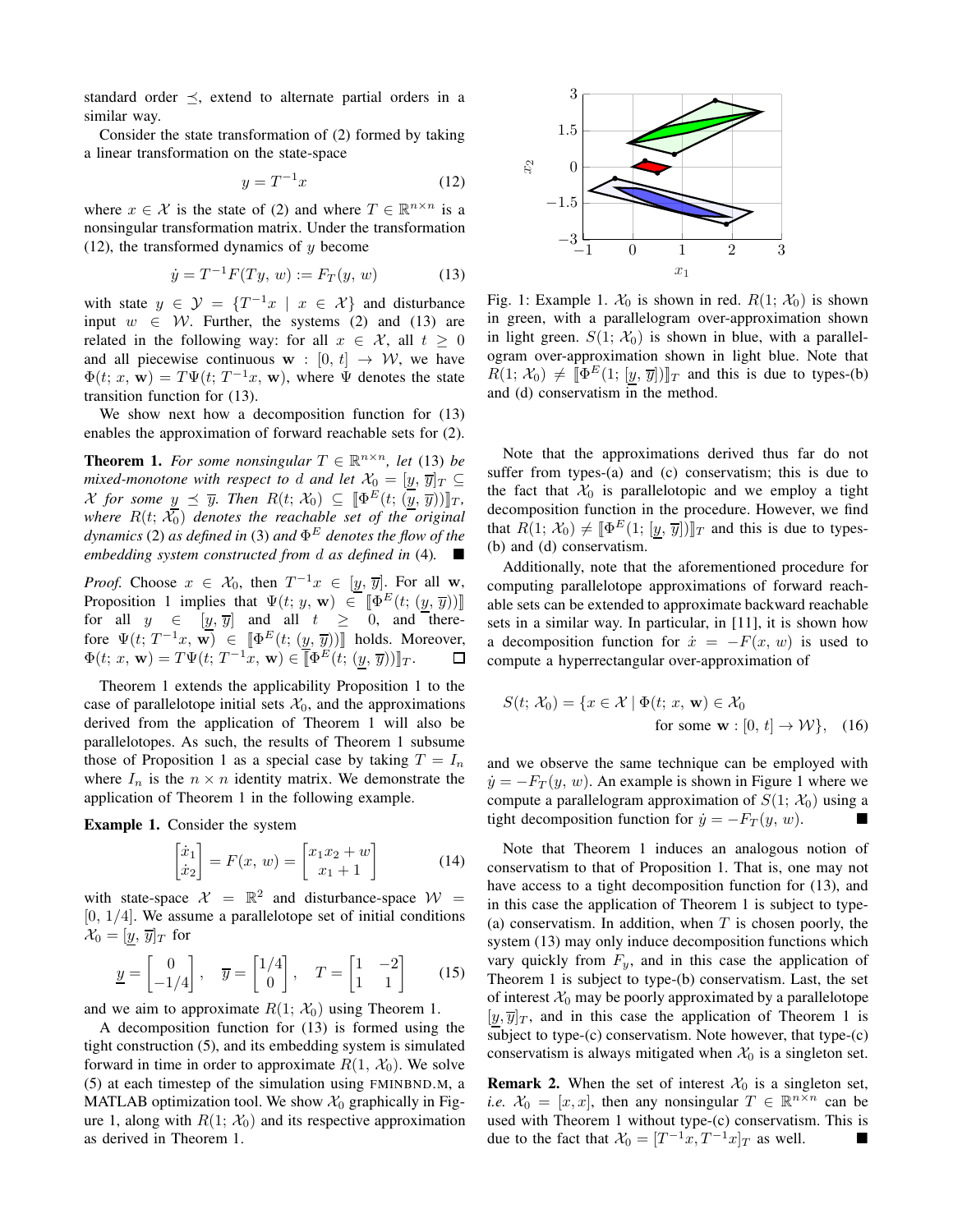<span id="page-5-2"></span>

Fig. [2:](#page-5-1) Example 2: Approximating  $R(1; X_0)$  by applying Proposition [1](#page-1-3) and Theorem [1.](#page-4-2) (a) Comparing Proposition 1 to Theorem [1:](#page-4-2)  $\mathcal{X}_0$  is shown in red.  $R(1; \mathcal{X}_0)$  is shown in green, with a parallelogram over-approximation shown in light green.  $\mathcal{X}_1$  is shown in pink, and a rectangular over-approximation of  $R(1; \mathcal{X}_1)$  shown in blue. (b) Increasing fidelity with multiple transformations:  $\mathcal{X}_0$  is shown in red.  $R(1; \mathcal{X}_0)$  is shown in green. An approximation of  $R(1; \mathcal{X}_0)$  is formed by computing the interaction of 10 approximations derived via Theorem [1.](#page-4-2) This approximation is shown in light green. (c) The red line depicts the surface area of the reachable set approximation as a function of the number of transformation used. After all 10 applications of Theorem [1,](#page-4-2) the surface area of the resulting approximation is 1.71. The blue line depicts the surface area of the true reachable set  $R(1; \mathcal{X}_0)$ , which is equal to 0.67.

## <span id="page-5-0"></span>VII. REDUCING CONSERVATISM VIA THE USE OF MULTIPLE PARTIAL ORDERS

The main focus of this paper is to discover means of improving fidelity in the approximations of reachable sets for nonlinear systems using the theory of mixed-monotonicity, and we have shown previously how type-(a) conservatism can be mitigated using an approach based on analyzing decomposition functions. In this section, we take a different approach, and show how multiple partial orders, as in those discussed in Section [VI,](#page-3-4) can be employed to reduce types- (b), (c) and (d) conservatism.

We first turn our attention to type-(d) conservatism. As suggested in the previous discussion, a naive approach for deriving tighter approximations of reachable sets is to construct several decomposition functions for [\(2\)](#page-1-1) and then form an approximation of the reachable set of [\(2\)](#page-1-1) as the intersection of the approximations derived from each decomposition function and Proposition [1.](#page-1-3) This approach is, however, unnecessarily complicated since, by Proposition [2,](#page-3-3) multiple decomposition functions for [\(2\)](#page-1-1) can be combined to form a decomposition function that achieves approximations of reachable sets at least as tight as that computed via this intersection-based approach. Moreover, the application of [\(6\)](#page-3-1) is still subject to type-(d) conservatism, as this approximation conservatism is inherent in Proposition [1.](#page-1-3)

Nonetheless, we show in Example [2](#page-5-1) how type-(d) conservatism is mitigated by applying the results of Section [VI.](#page-3-4) In particular, we show how a decomposition for [\(2\)](#page-1-1) and a decomposition function for [\(13\)](#page-4-1) are used together to approximate reachable sets with added fidelity.

<span id="page-5-1"></span>Example 2. We consider the system [\(14\)](#page-4-5), previously studied in Example [1.](#page-4-4) We take T and  $\mathcal{X}_0 = [y, \overline{y}]_T$  from [\(15\)](#page-4-6) and we aim to approximate  $R(1, \mathcal{X}_0)$  by applying Theorem [1.](#page-4-2)

As in Example [1,](#page-4-4) we assume access to the tight decom-position function for [\(13\)](#page-4-1) and  $\mathcal{X}_0$  is parallelotopic; thus,

Theorem [1](#page-4-2) can be employed without types-(a) and (c) conservatism in the approximation. Additionally, types-(b) and (d) conservatism cannot be mitigated by, *e.g.*, computing an alternative decomposition function for [\(13\)](#page-4-1) and then forming an approximation of  $R(1, \mathcal{X}_0)$  as the intersection of the approximations derived from each decomposition function. Nonetheless, it is possible to reduce overall conservatism by applying Theorem [1](#page-4-2) several times with different transformations, so that  $R(1, \mathcal{X}_0)$  is constrained to the intersection of each approximation derived.

To demonstrate this assertion, we take  $\mathcal{X}_1 = [0, 3/4] \times$  $[-1/4, 1/4]$ , so that  $\mathcal{X}_0 \subset \mathcal{X}_1$ , and we compute a rectangular over-approximation of  $R(1; \mathcal{X}_0)$  by applying Proposition [1](#page-1-3) with a decomposition function for [\(14\)](#page-4-5). We show  $\mathcal{X}_1$  and a rectangular approximation of  $R(1; \mathcal{X}_0)$  graphically in Figure [2a.](#page-5-2) Note that applying Proposition [1,](#page-1-3) in this case, is subject to type-(b) conservatism as  $X_0$  is not hyperrectangular and we find that the initial application of Theorem [1](#page-4-2) leads to a significantly tighter approximation of  $R(1; X_0)$  than is attainable using Proposition [1.](#page-1-3) Nonetheless, fidelity is best improved when both Proposition [1](#page-1-3) and Theorem [1](#page-4-2) are employed, so that  $R(1, \mathcal{X}_0)$  is constrained to lie in the intersection of the approximations derived from each.

To illustrate this point further, we next form an approximation of  $R(1; \mathcal{X}_0)$  by applying Theorem [1](#page-4-2) with 10 different transformations matrices; an approximation of  $R(1; \mathcal{X}_0)$  is then formed as as the intersection of the approximation derived from each transformation (See Figures [2b–2c\)](#page-5-2), this approach yields a significantly tighter approximation of  $R(1; \mathcal{X}_0)$  than the initial application of Theorem [1.](#page-4-2)

As demonstrated in Example [2,](#page-5-1) overall conservatism can be reduced when multiple approximations are derived from the application of Theorem [1](#page-4-2) with different partial orders. Each approximation, on its own, contains types-(a), (b), (c) and (d) conservatism, however ultimately fidelity is improved in the approach.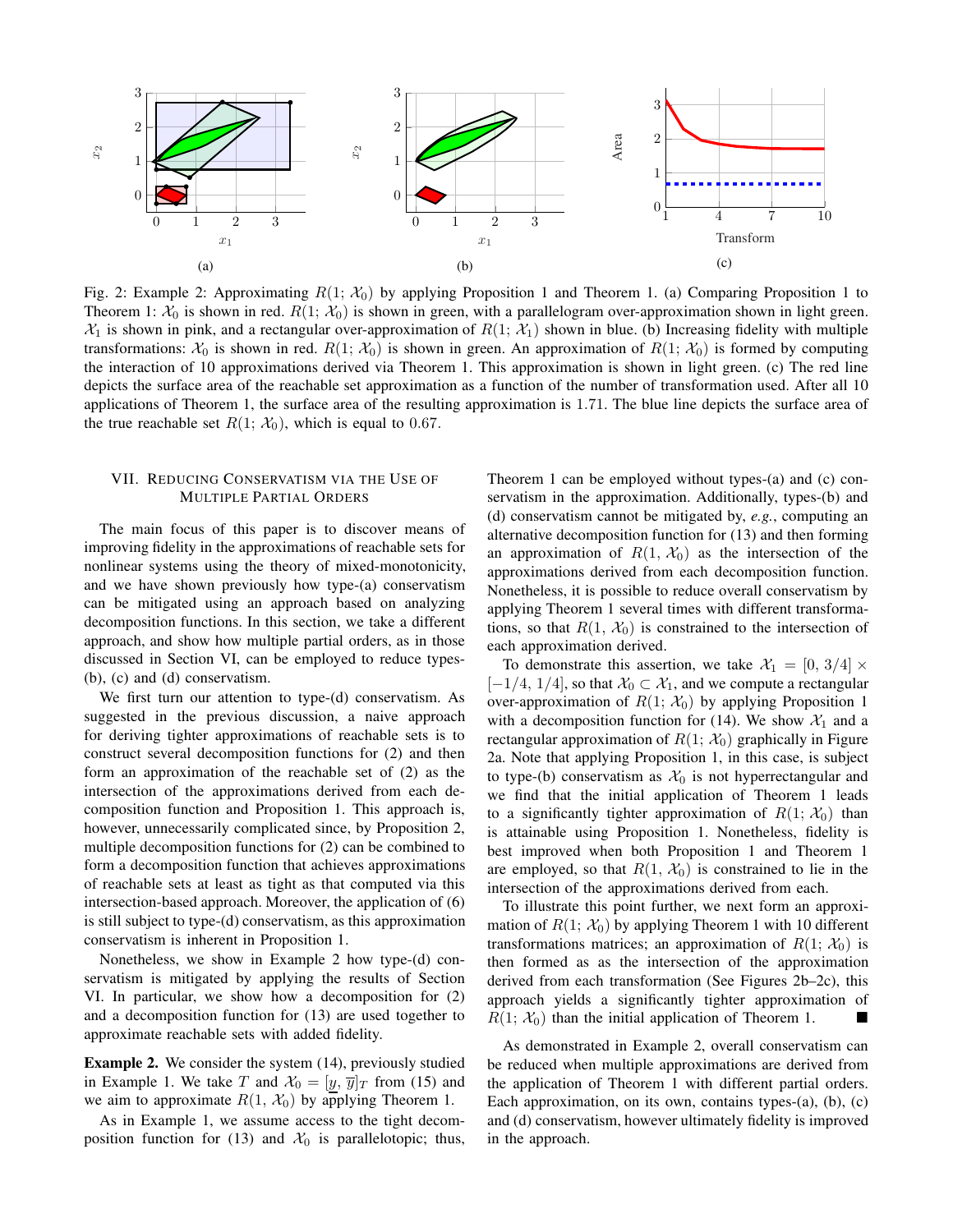It is important to note that, in certain instances, a transformation  $T$  can be chosen so that  $(13)$  is a monotone system as defined in Definition [2](#page-1-4) and, in this instance, the application of Theorem [1](#page-4-2) is devoid of type-(b) conservatism. In this case a parallelotope approximation of  $R(t; X_0)$  can be derived such that no proper parallelotope subset of this approximation contains  $R(t; X_0)$ . A demonstration is shown in Example [3.](#page-6-1)

<span id="page-6-1"></span>Example 3. Consider the system

<span id="page-6-4"></span>
$$
\begin{bmatrix} \dot{x}_1 \\ \dot{x}_2 \end{bmatrix} = F(x, w) = \begin{bmatrix} x_1 - x_2 + x_2^3 + w \\ x_1 - x_2 \end{bmatrix}
$$
 (17)

with state-space  $\mathcal{X} = \mathbb{R}^2$  and disturbance-space  $\mathcal{W} =$ [−1, 1]. Under the transformation

$$
T_1 = \begin{bmatrix} 1 & 1 \\ 0 & 1 \end{bmatrix} \tag{18}
$$

the dynamics of  $y$  from [\(13\)](#page-4-1) become

<span id="page-6-2"></span>
$$
\begin{bmatrix} \dot{y}_1 \\ \dot{y}_2 \end{bmatrix} = F_{T_1}(y, w) = \begin{bmatrix} y_2^3 + w \\ y_1 \end{bmatrix}, \tag{19}
$$

and [\(19\)](#page-6-2) is a monotone system as defined in Definition [2.](#page-1-4) Thus, the application of Theorem [1](#page-4-2) with  $T_1$  will not be subject to type-(b) conservatism. An example is shown in Figure [3,](#page-6-3) where we compute an over-approximation  $R(1; x_0)$ with  $x_0 = (1, 1)$  $x_0 = (1, 1)$  $x_0 = (1, 1)$  by applying Theorem 1 with a tight decomposition function for [\(13\)](#page-4-1) with  $T_1$ . Note that, in this case, the approximation is not subject to types-(a), (b) and (c) conservatism as a tight decomposition function is employed,  $x_0$  is trivially a parallelotope, and [\(13\)](#page-4-1) is monotone. Nonetheless, the approximation derived from the application of Theorem [1](#page-4-2) still contains some conservatism, and this is a result of type-(d) conservatism in the method.

Even though [\(17\)](#page-6-4) is transformable to a monotone system via  $T_1$ , fidelity in the approximation can still be improved by applying Theorem [1](#page-4-2) again with a different shape matrix. An example is shown in Figure [3,](#page-6-3) where we compare the approximation derived with  $T_1$  to a second approximation derived using

$$
T_2 = \begin{bmatrix} 1 & 4 \\ -1 & 1 \end{bmatrix}.
$$
 (20)

While the approximation derived from  $T_2$  hugs the boundary of  $R(1; x_0)$  less tightly than the approximation derived from  $T_1$ —this is a result of type-(b) conservatism—we find that employing Theorem [1](#page-4-2) with both  $T_1$  and  $T_2$  yields a the tighter approximation of  $R(1; x_0)$  than was attainable previously. Moreover, this approach mitigates type-(d) conservatism in the method.

Examples [2](#page-5-1) and [3](#page-6-1) demonstrate a new approach for increasing fidelity in the approximations of reachable sets for nonlinear systems using the theory of mixed-monotonicity. This approach involves computing a polytope approximation of  $R(t; X_0)$  as the *intersection* of several parallelotope approximations derived via Theorem [1,](#page-4-2) and we address types- (a), (b), (c) and (d) conservatism individually in discussion. In the next section, we present a numerical example and

<span id="page-6-3"></span>

Fig. 3: Example [3.](#page-6-1)  $x_0$  is shown in red and  $R(1; x_0)$  is shown in green. Two parallelogram approximation of  $R(1; x_0)$ are computed using Theorem [1](#page-4-2) with  $T_1$  and  $T_2$  and these approximations are shown in pink and blue, respectively. Note that while  $T_1$  induces a monotone system, and achieves the tightest parallelogram containing  $R(1; x_0)$ , conservatism is still reduced when repeating the procedure with  $T_2$ .

demonstrate a novel method for reducing type-(c) conservatism when the initial set  $\mathcal{X}_0$  is polytopic, and this method forms an approximation of  $R(t; X_0)$  *union* of several approximations derived via Theorem [1.](#page-4-2)

### VIII. NUMERICAL EXAMPLE

<span id="page-6-0"></span>Consider the system

$$
\begin{bmatrix} \dot{x}_1 \\ \dot{x}_2 \end{bmatrix} = F(x, w) = \begin{bmatrix} x_2 + \sin(x_2) + w \\ x_1 + \cos(x_1) + 1 \end{bmatrix}
$$
 (21)

with state-space  $\mathcal{X} = \mathbb{R}^2$  and disturbance space  $\mathcal{W} =$  $[0, 1/2]$ , and consider a hexagonal set of initial conditions

$$
\mathcal{X}_0 = \text{Conv}(\{x \in \mathbb{R}^2 \mid x_1 = 1 + \cos\left(\frac{i\pi}{3}\right),\nx_2 = 1 + \sin\left(\frac{i\pi}{3}\right), i \in \{1, \dots, 6\}\}) \quad (22)
$$

where Conv denotes the convex hull function. We aim to overapproximate  $R(1; \mathcal{X}_0)$ .

One approach for approximating  $R(1; \mathcal{X}_0)$  is to apply Theorem [1](#page-4-2) with a parallelogram over-approximation of  $\mathcal{X}_0$ ; but this approach—which is taken in Example [2—](#page-5-1)is subject to type-(c) conservatism. In this study, we instead take an approach whereby  $\mathcal{X}_0$  is described exactly as the union of three parallelotopes. An approximation of  $R(1; X_0)$  is then computed as the union of three approximations derived via Theorem [1.](#page-4-2)

We first describe  $\mathcal{X}_0$  as the union of three *disjoint* parallelograms,  $\mathcal{X}_0^i = [\underline{y}_i, \overline{y}_i]_{T_i}$ , for  $i \in \{1, 2, 3\}$ , and

$$
\underline{y}_{i} = (-1, 0) + T_{i}^{-1}(1, 1), \qquad \overline{y}_{i} = (0, 1) + T_{i}^{-1}(1, 1)
$$

$$
T_{i} = \begin{bmatrix} -\cos\left(\frac{2\pi(i-1)}{3}\right) & \cos\left(\frac{2\pi i}{3}\right) \\ -\sin\left(\frac{2\pi(i-1)}{3}\right) & \sin\left(\frac{2\pi i}{3}\right) \end{bmatrix}.
$$
(23)

Thus,  $\mathcal{X}_0 = \bigcup_{i=1}^3 \mathcal{X}_0^i$ , and these parallelograms are disjoint in the sense that  $\mathcal{X}_0^1$ ,  $\mathcal{X}_0^2$  and  $\mathcal{X}_0^3$  share no common interior